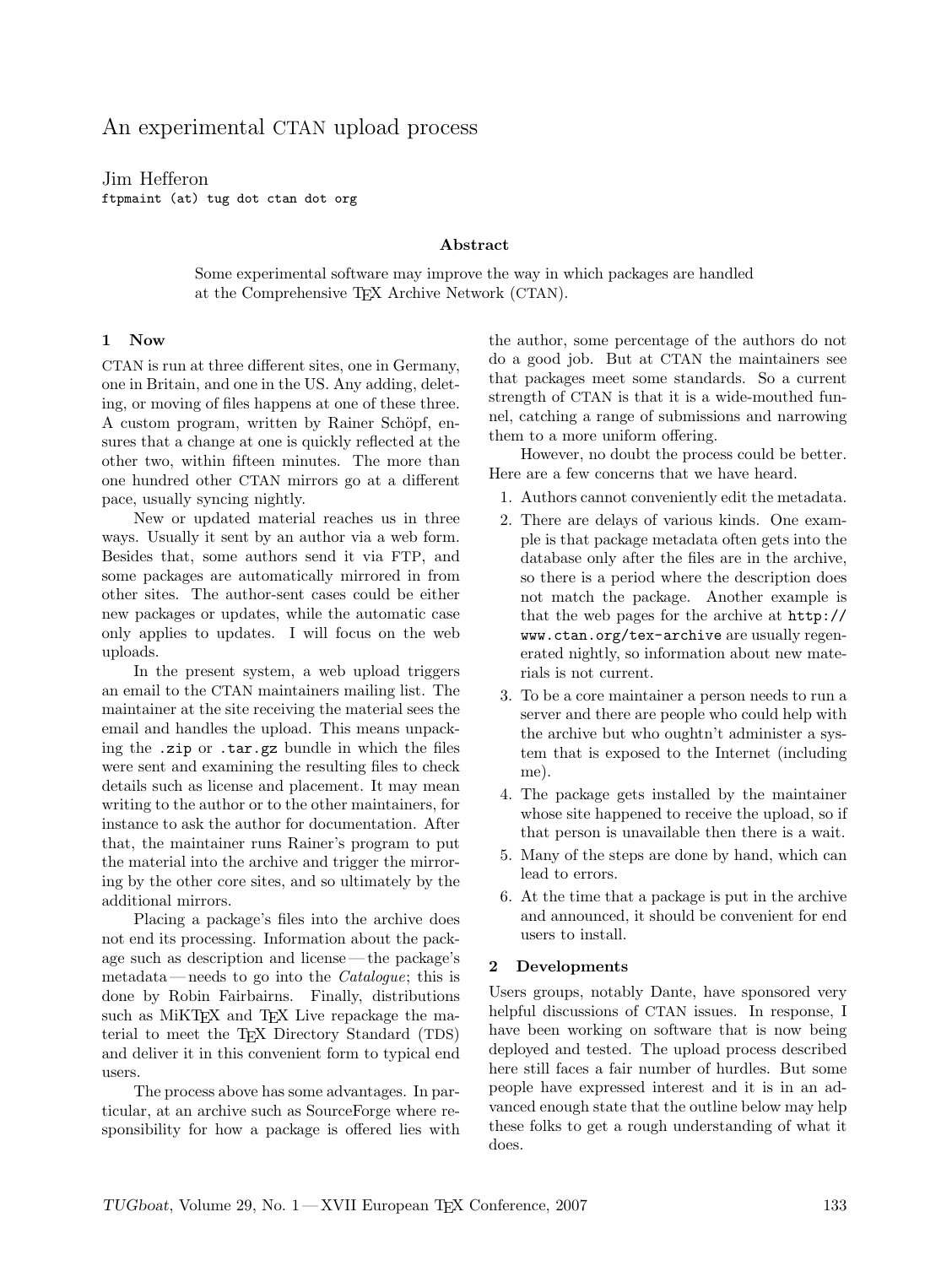If you are not keen on CTAN internals then probably the feature that is the most interesting to you is also the most experimental. The TEX Live team has a script to bring most packages from the CTAN tree over to the standard T<sub>EX</sub> Directory Structure layout, that is, over to a format that could be dropped by an end user into their existing installation. The process described here wraps that script to make the TDS-ready material available as a  $\langle package\ id \rangle$ .tds.zip bundle at the time that the package is put into the main CTAN archive. This is a regular ZIP file and users can unzip it right into their distribution tree, without much need for instructions. (This does not integrate with any package manager but it does allow users to easily place material that they want.)

To describe the process I will walk through the steps that a typical package would take to get from author to archive.

1. The author puts the package into a .zip or .tar.gz bundle. They visit CTAN's upload web address and first select whether the upload is a new package or an update of an existing package.

They then see the main upload form. Probably they fill out the simple version that asks only for name, license, and description. But more adventurous authors can get a form to specify more obscure attributes, such as the package home page.

If this is an update of an existing package then when the form appears it already has the metadata that is now in the database and the author just makes any changes. The author is asked separately for additional information such as any handling instructions (in the current system, the description and handling information goes in the same input box).

- 2. The system accepts the uploaded package and metadata. It places the metadata in the database, in a pool of not-yet-processed uploads. It sends an email to a list of people who can edit and install uploads, called here "editors".
- 3. The contributor's uploaded bundle is unpacked to a file tree by a program that runs periodically. (This does not happen as part of accepting the upload because the author's bundle must be unpacked in a secure way, in a chroot jail.)

This program does a few things beyond unpacking such as resolving text file line endings issues. When it finishes, it sends a notice to the email list of upload editors.

- 4. One of the editors sees the notification and logs into a web site listing the pool. They have a peek to see if the material is something that they could handle right now and if so then they claim responsibility for it.
- 5. This editor examines, possibly edits, and then approves the metadata left by the contributor. (Requiring that metadata be approved reassures authors that people they don't know cannot change the package's description.)

The editor can read, add, delete, or rename files. For instance, they can delete a .svn file that was accidentally included in the upload.

This page warns the editor if there are some problems. One example is that a warning will appear if the metadata says a README file exists but there is not one in the uploaded file tree. Another example is that a warning appears if an install will leave soft links dangling in the archive.

6. The author may have included in the upload their own  $\langle package\ id \rangle$ .tds.zip file. If so, the editor can see its contents and compare with what TFX Live now has for this package, if anything.

The editor can also push a button to make a new .tds.zip bundle, using T<sub>EX</sub> Live's script. If the package is suitable for TEX Live (which in most cases means only that it satisfies the license restrictions) then it can be placed in the local Subversion sandbox for later commitment to the TEX Live repository. In either case, if the TEX Live script does not succeed then the page makes that obvious.

7. The editor then pushes a button to install the material.

That puts the source files to the archive, say at /macros/latex/contrib/ $\langle package\ id \rangle$ . Installation is done using the metadata so the database and the archive tree are consistent regarding the location, whether a .zip file exists of the directory contents, etc. Files are placed with Rainer's program, ensuring that these web-based installations are consistent with command-line installations.

The installation system also tends the database: it updates the metadata and the searchable documentation.

If there is a TDS bundle then the system puts it at a place related to where the source files went, such as /install/macros/latex/ contrib/<package id>.tds.zip.

8. The installation routine sends an email to the editors list, telling people that the upload has